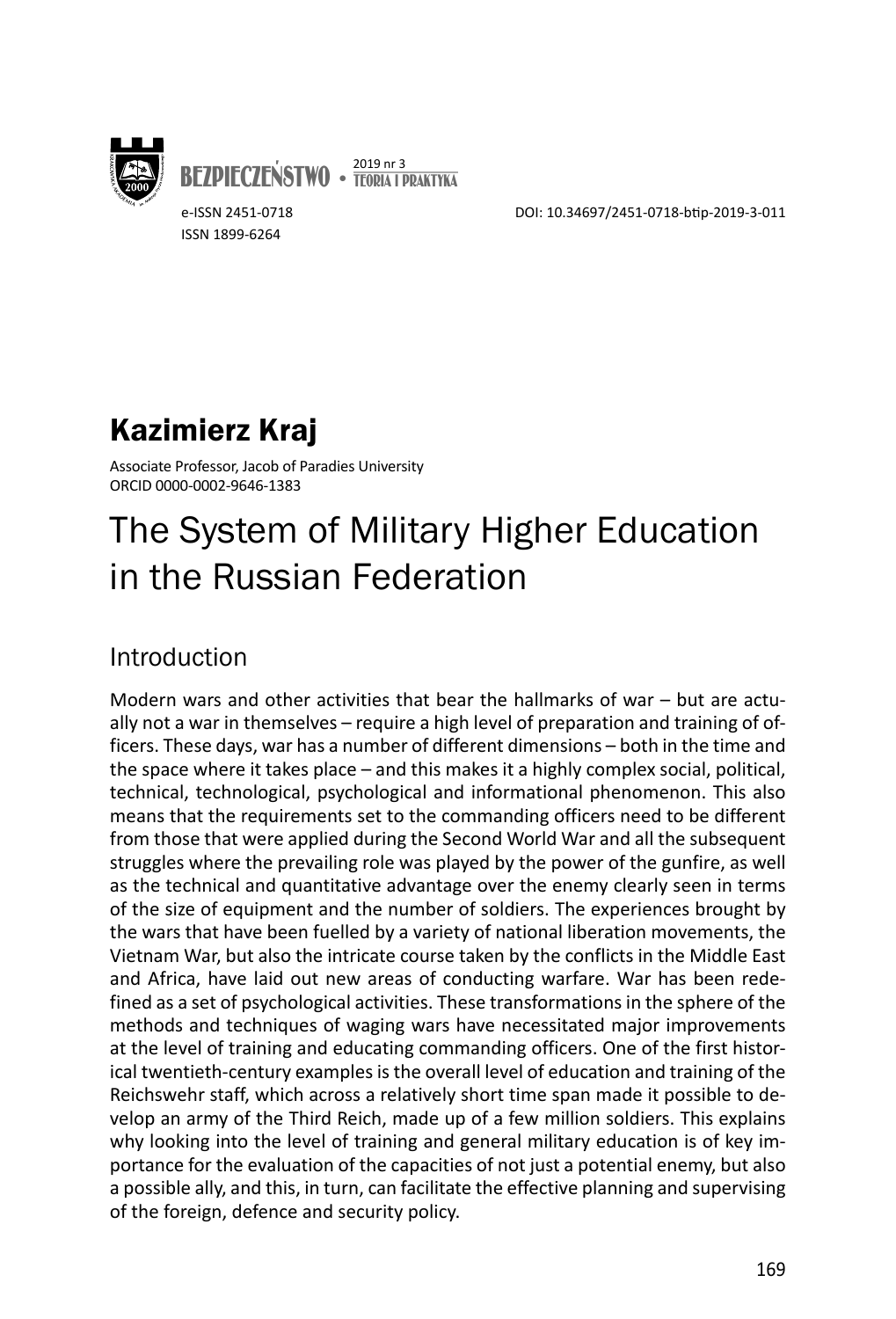#### Kazimierz Kraj

Essentially, military education encompasses a complex of institutions, schools, or military courses, all of which are geared towards educating, perfecting and raising military staff<sup>1</sup>. Given the editorial limitations, the paper looks solely at one segment of the military education provided in the Russian Federation, i.e. the tertiary institutions of the country's Armed Forces. Apart from the colleges and academies that are subordinated to the army, in Russia, officers are also trained and educated by a number of universities that operate as part of the system of law enforcement and other related services of the state. These include the Academy of the Federal Security Service (also known as the FSB Academy), the Academy of Foreign Intelligence (also known as the SVR Academy), the Academy of the Federal Border Service of the FSB, and the University of the Ministry of Internal Affairs.

The traditions of the Russian military higher education<sup>2</sup> are closely related to the reign of Tsar Peter the Great. The first military academy in Russia was organised at the artillery company of the Preobrazhensky Life-Guard Regiment in 1698<sup>3</sup>. Of the other major forerunners of modern Russian military colleges and academies, it is essential to mention the Moscow School of Mathematics and Navigation, founded in 1701 and operating at the Arsenal, as well as the Moscow-based Engineering School, established in 1712. Almost in parallel with it, there was a similar school, founded in 1719 in Saint Petersburg. The reign of Catherine II saw the growth of the Ground Forces Cadet Corps and the Artillery Cadet Corps, which had jointly provided education to 4,900 officers<sup>4</sup>. These were the beginnings of Russian military education.

The goal of this paper is to provide a succinct overview of the system of education in the Russian Federation. The might of the military forces does not depend only on their armament or budget, but it also rests on the skills and qualifications of the soldiers. From the lowest level up to the top commanding level of officers, the commanding staff have an unquestionable impact on the soldiers' morale and motivation. Admittedly, war can be regarded as a truly psychological occurrence, which is why alongside the technology, equipment and training, issues related to soldiers' motivation – especially in the age of national armies, liberation movements, or organised terrorist organisations – are of key importance. The armed forces have become a psychological organism, as Jewgienij Messner, one of the most prominent theoreticians of military science and practice, once put it<sup>5</sup>. Therefore, proper education and training of the military staff is pivotal, and this idea can only be put into practice through a well-organised system of military education.

<sup>1</sup>*Leksykon wiedzy wojskowej*, ed. A. Kowalska, Warszawa 1979, p. 433.

<sup>2</sup> The Russian military education has a longer tradition than the Polish one, whose origins are to be sought in the foundation of the Nobles' Academy of the Corps of Cadets of His Royal Majesty and the Commonwealth established in 1765 by King Stanislaus August Poniatowski.

<sup>3</sup> А.С. Геращенко, 'Военное образование в России в конце ХХ – начале ХХI веков', *Приоритетные направления развития науки и образования* 2016, no. 2 (9), pp. 68*–*73, https://interactive-plus.ru/ru/article/112994/discussion\_platform [accessed: 30.06.2019].

<sup>4</sup> А.А. Имерекова, *Модернизация военного образования в России: задачи и первые итоги*, Екатеринбург 2016, pp. 6–7.

<sup>5</sup> See: K. Kraj, 'Wojny asymetryczne czy miatieżewojna Jewgienija Messnera zagrożeniem dla bezpieczeństwa XXI wieku', *Bezpieczeństwo. Teoria i Praktyka* 2012, no. 3, p. 36.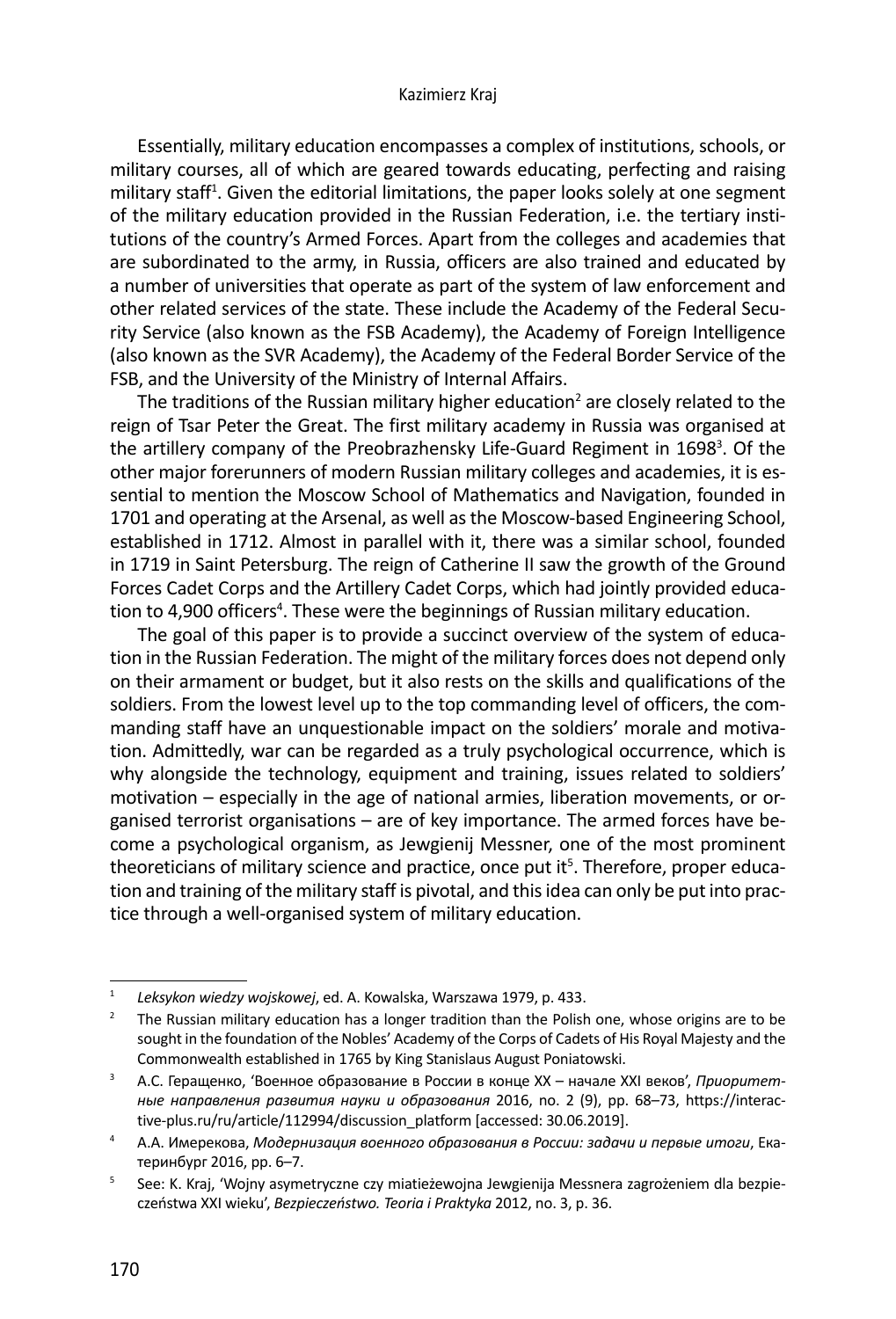## Military schooling in the Russian Empire in the 19<sup>th</sup> and 20<sup>th</sup> centuries

The functioning of military schools in the Romanov Empire can be broken down into four major stages<sup>6</sup>:

- 1) the first stage lasted from the first quarter-century of the  $18<sup>th</sup>$  century, when the first schools were founded in order to cater for the training of specialists for different branches of the military;
- 2) the second stage of the development of the Russian system of military education until the end of the 18<sup>th</sup> century was strictly related to the establishment of cadet corps;
- 3) the third stage of the development of military schooling was related to the first six decades of the  $19<sup>th</sup>$  century. It was indeed at that time when a major growth of the network of cadet corps took place, and some of them were profiled. Those that functioned as colleges and/or academies (academic facilities) would educate officers; the other cadet corps provided preliminary education, including the education of minors. This period also saw the establishment of a network of military schools, and the general military academy;
- 4) the fourth stage of the development of military education in the Russian Empire spans the few decades from 1860 to 1917. This was the stage when the system was being perfected and took its ultimate shape. The then military and academic institutions safeguarded an appropriate level of moral, aesthetic, spiritual and patriotic education of the prospective officers.

The entire military education system was overseen by the emperor himself, as well as by the grand dukes, and the highest-ranking commanders of the army<sup>7</sup>.

## Military education in the Soviet Union

On 17 November 1917, by virtue of the order given by Nikolai Podvorsky, the People's Commissioner for Military Affairs and the Navy, the military schools that had

<sup>6</sup> For example, А.С. Геращенко, chief commandant of the Military Training Centre (a military unit) at the Southern State Federal University in Taganrog, colonel, graduate of the military communication academy, and several post-graduate programmes held at the military academy. He began his service in 1985.

<sup>7</sup> А.С. Геращенко, *op. cit.*; see: А.А. Имерекова, *op. cit.*, pp. 8–13. The system of military education functioned at four distinct levels (tiers). The first level included the academies: the Nikolaevsky General Staff Academy, the Mikhailovskaya Military Artillery Academy, and the Nikolaevsky Engineering, Military and Law Academy. The second tier was made up of military colleges for officers of all types of armed forces and included: the Cadet Page Corps and the Finnish Cadet Corps, two schools of infantry: the Pavlov School of Infantry, and the Alexandrov and Michajlow School of Artillery. There were also other schools: a military and topographic one, and six *junker* schools that offered education to officers of the infantry and cavalry. The third level consisted of military middle schools that provided comprehensive education and made it possible to join the military officer schools, or civil colleges. There were three middle schools in Saint Petersburg and Moscow, and one in Voronezh. The fourth level was made up of military schools that prepared specialists in technology, artillery officers, and officers serving in engineering forces.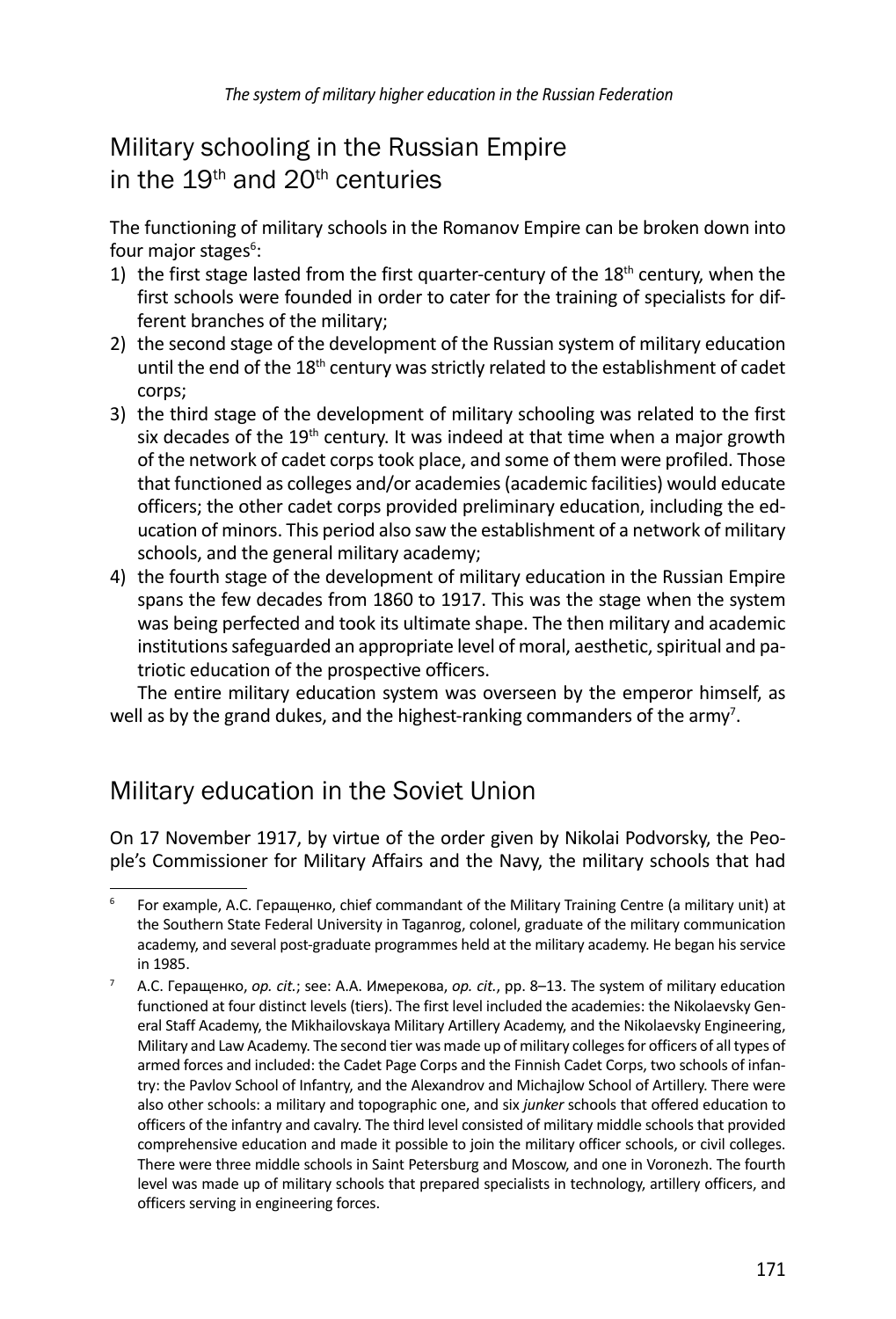been operating during the Romanov Empire were abolished, and the system of military education and training was thus annihilated. The only institutions that managed to survive, albeit in residual pieces, were the military academies that manifested a certain degree of loyalty towards the new authorities. They included the artillery academy, the military and medical academy, the engineering academy, the commissariat academy, and a few specialist schools – such as the aviation college, the motor college, and the electro-technical college. The intellectual and educational resources, as well as the background facilities, had practically been entirely lost. In order to reconstruct the system of military education, the experiences of the military education that went back to the pre-revolutionary period were selectively used. Initially, up to the 1930s, military preparation colleges were used on a large scale. In 1936, the education provided to the Red Army staff took place already as part of a new system that rested on the established academies, institutes, and schools. In the same year, the General Staff Academy was reopened. Many other military schools – including the air force and technical schools, artillery schools, infantry schools, and the air forces schools – were established.

A distinct pattern of development can be discerned in the military education of the USSR in the period of the Great Patriotic War, which is a subject for further discussion in a separate paper. The Russian Federation has inherited the system of military education from the Soviet Union, except for the military academies that were based in the other Soviet republics. The system of the educating and training of officers was made up of three tiers. The first tier, frequently referred to as tactical, was connected to the preparation of officers who had already completed higher military and specialist education so that they were ready to serve in such positions as platoon commander, deputy company commander, company commander, battalion chief of staff, and battalion commander. Depending on the profile of the college, the time assigned for the education and/or training was between four and five years. The second tier was operational and tactical in its nature and was dedicated to officers with a military university degree. Its goal was to provide the necessary preparation to serve in such positions as: regiment chief of staff, deputy commander and regiment commander, brigade chief of staff, deputy commander and commander of a brigade, division chief of staff, and deputy division commander. The educational process took place at military academies and lasted three years. The third (top) tier was operational and strategic, and it occurred at the General Staff Academy, spanning two years. The academy provided preparatory education and training for service in such positions as: division commander, army chief of staff, deputy army commander and army commander, military district chief of staff, military unit commander<sup>8</sup>, and other higher positions above these.

<sup>8</sup> А.А. Имерекова, *op. cit.*, pp. 14–16; А.С. Геращенко, *op. cit*. See e.g. the career path of Walerij Gierasimow, Chief of the General Staff of the Armed Forces of the Russian Federation. He has graduated from the following military academies: the Kazan Higher Command School of the Armoured Forces (1977), the Military Armoured Forces Academy (1987), and the General Staff Military Academy of the Armed Forces of the Russian Federation in 1997. The positions he has held throughout his military service clearly reflect the principles that lie behind the system of military training; for further reference, see: K. Kraj, 'Szarża lekkiej brygady', Part Two: 'Rzecz o Polsce i Federacji Rosyjskiej', *e-Terroryzm.pl* 2014, no. 4, p. 12.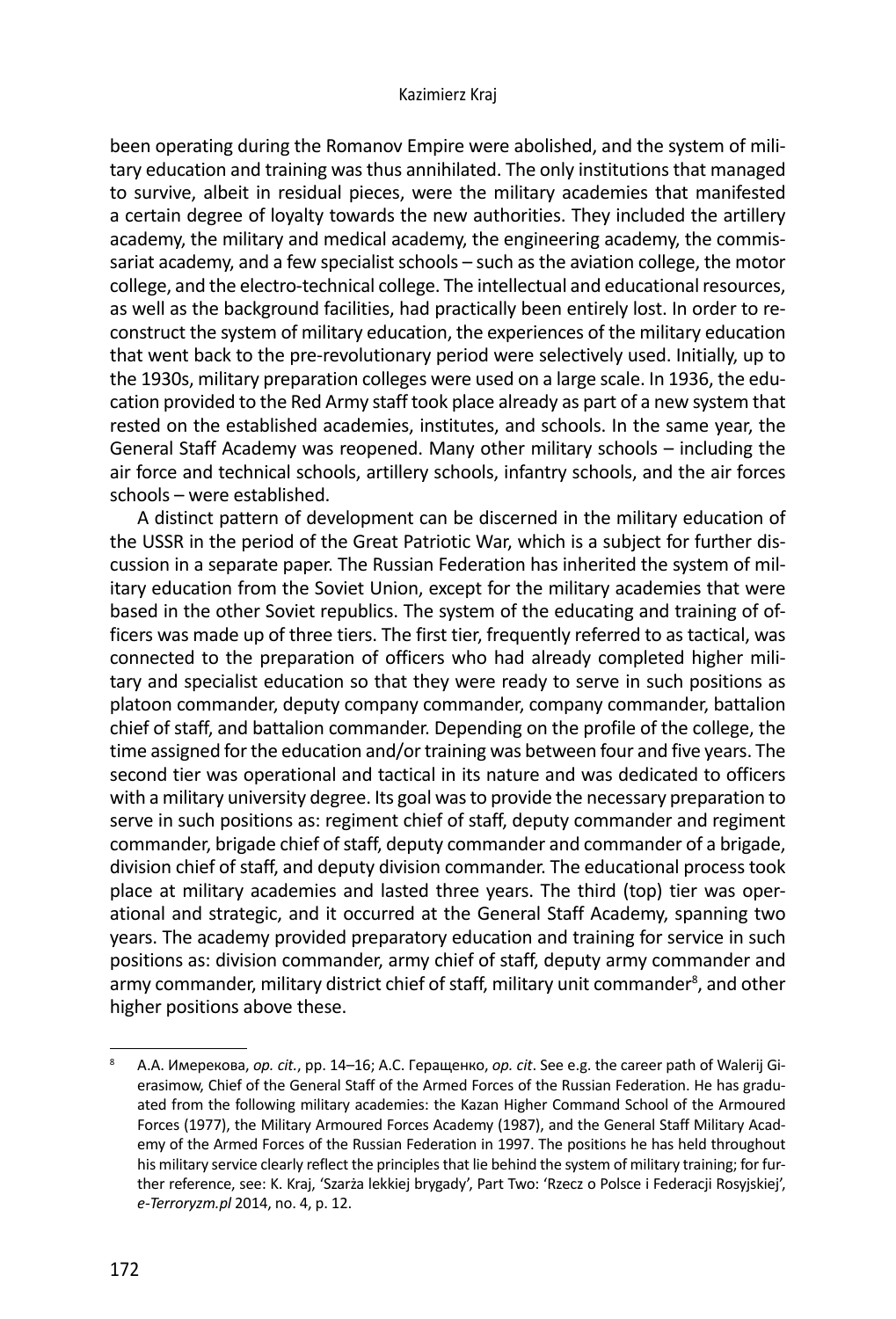Apart from completing their higher education, the officers of the Soviet Army could perfect their skills at training centres, academic courses held at the military academies, at higher academic courses held at the General Staff Academic of the Soviet Union<sup>9</sup> (after the collapse of the USSR renamed as the General Staff Academic of the Russian Federation), and at numerous Higher Officer Courses going by the name of "Gunshot".

## Military education in the Russian Federation

In 2008, the preparation scheme for officers of the Armed Forces of the Russian Federation was conducted at 65 institutions, including 15 military academies, and 4 military universities, as well as in 46 higher military schools and military institutes<sup>10</sup>.

Natalia Olszaniecka, author of the monography *Gra o armię. Analiza sporów wokół reformy armii rosyjskiej w latach 2007–2012*, referring to her paper of 2016 and her publication in *Moscow Defence Brief<sup>11</sup>*, believes that it was actually Russia's military education system itself that was responsible for downgrading the country's military potential. She claims that there was a glaring shortage of recruits, competent lecturers, material guarantees, and modern models to follow throughout the educational process<sup>12</sup>. In her analysis of the military potential of the Russian Federation in 2007, she ranks the system of military education at the very bottom of the scale, arguing that the underlying causes of such an evaluation can be found primarily in the issues outlined above. Having said this, admitting that the syllabi applied were still filled with Cold War strategies seems a rather ungrounded accusation. Military colleges, as well as other schools – e.g. those that provided education to political scientists – offer a full range of knowledge in a given area, rather than merely a set of contemporary issues. A broad knowledge and understanding of the evolution of military strategy and tactics is of primary significance to an officer, just like a political scientist needs a solid background in the knowledge related to the development of political sciences. In fact, this is one of those elements that helped to ensure that a graduate of a military school would be equipped with an appropriate background required to serve as a commanding officer.

Since 2007, profound reforms have been put into practice within the Armed Forces of the Russian Federation; therefore, also the military schooling – arguably, an inherent component of the army – has been adapted to the ongoing changes. The overriding principles that lay behind the reform of military education were rooted in the idea to create a set of conditions that would allow for a full satisfaction of the needs for officers and allocate the budgetary resources in a rational way, alongside

<sup>9</sup> Among the graduates there was General Czesław Kiszczak, chief of military intelligence and counterintelligence, and minister of foreign affairs in the Polish People's Republic; and Colonel Ryszard Kukliński, officer of the General Staff of the Polish People's Army, a spy for NATO, and a CIA agent.

<sup>10</sup> С. Геращенко, *op. cit.*

<sup>11</sup> Referring to the publication 'Serdyukov's Plan for Russian Military Reform' in *Moscow Defence Brief* 2008, no. 4, she inaccurately points to the lack of information on the author (Ruslan Puchow).

<sup>12</sup> N. Olszaniecka, *Gra o armię. Analiza sporów wokół reformy armii rosyjskiej w latach 2007–2012*, Toruń 2018, p. 103.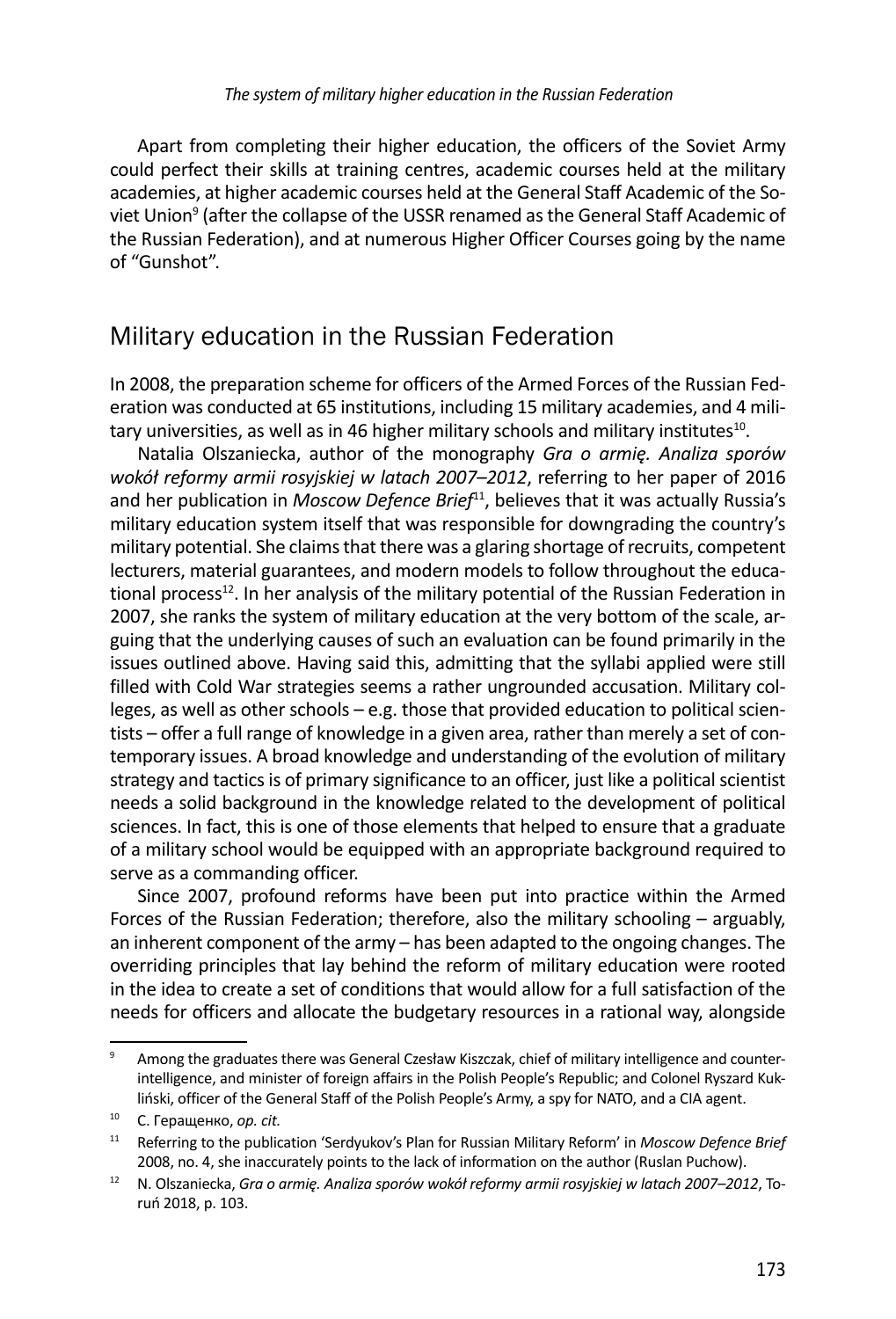the improvement of the quality of military training and the effectiveness of managing this sphere of the armed forces.

Two regulations promulgated by the government of the Russian Federation have played a pivotal role for the reform of the national system of military education: one came into force in 2008 $^{13}$ , and the other became effective in 2010 $^{14}$ . The 2008 regulation initiated a comprehensive restructuration of the Russian higher military education and paved the way for adding a number of reorganised institutions to the system: the Military Academy of the General Staff of the Armed Forces of the Russian Federation, the Combined Arms Academy of the Armed Forces of the Russian Federation – the "General Military Academy of the Armed Forces of the Russian Federation", the Russian Air Force Military Educational and Scientific Centre "Air Force Academy named after Professor N.E. Zhukovsky and Y.A. Gagarin", the Russian Military Naval Centre "Military Naval Academy named after Admiral of the Navy of the Russian Federation N.G. Kuzniecow", the Peter the Great Military Academy of the Strategic Missile Troops, the A.F. Mozhaysky Military-Space Academy, the Marshall A.M. Vasilevsky Military Air Defence Academy of the Armed Forces of the Russian Federation, the Zhukov Air and Space Defence Academy, the Michajlow Artillery Academy, the S.M. Budennyy Military Academy of the Signal Corps, the Military Academy of Radiation, Chemical and Biological Defence, and Engineering Forces named after Marshall of the Soviet Union S.K. Timoszenko, the Military Academy of the Rear Services and Transport named after Army General F.W. Chrulew, the S.M. Kirov Military Medical Academy, the Military Air Engineering University, and the Military University. As a result of introducing the second regulation in 2010, the A.F. Mozhaysky Military-Space Academy was merged with the Moscow Military Institute of Radio Electronics of Space Forces. The Moscow-based Military University was merged with the Military Finance and Economics Academy, and the Military Academy was, in turn, merged with the Cherepovets Military Engineering Institute of Radio Electronics. All the schools that had been annexed to the structure of the academies became their branches<sup>15</sup>.

Both of the above mentioned regulations of the government of the Russian Federation specified the staff rates at the individual educational and training centres. For example, the number of the military and civil Staff at the Air Force Military Educational and Scientific Centre of the "N.E. Zhukovsky and Y.A. Gagarin Air Force Academy" in Voronezh stood at 37,481. The Military University, for example, employed 8,952 staff. The Military Educational and Scientific Centre of the Ground Forces "the General Military Academy of the Armed Forces of the Russian Federation", in turn, had 36,644 staff<sup>16</sup>. The statistical data provided offers a clear perspective of the training

<sup>13</sup> Распоряжение от 24 декабря 2008 г. № 1951-р, О создании и реорганизации государственных военных образовательных учреждений высшего профессионального образования.<br><sup>14</sup> Распоряжение от 18 декабря 2010 г. № 2327-р, О реорганизации государственных учреждений

среднего и высшего профессионального образования.

<sup>15</sup>*Ibidem*.

 $16$  These are the anticipated staff rates. The total number of military and civil staff employed at the above listed institutions was supposed to oscillate around 208,528 people employed and performing their military service. The data have been retrieved from the already mentioned government's regulations based on the author's individual calculations.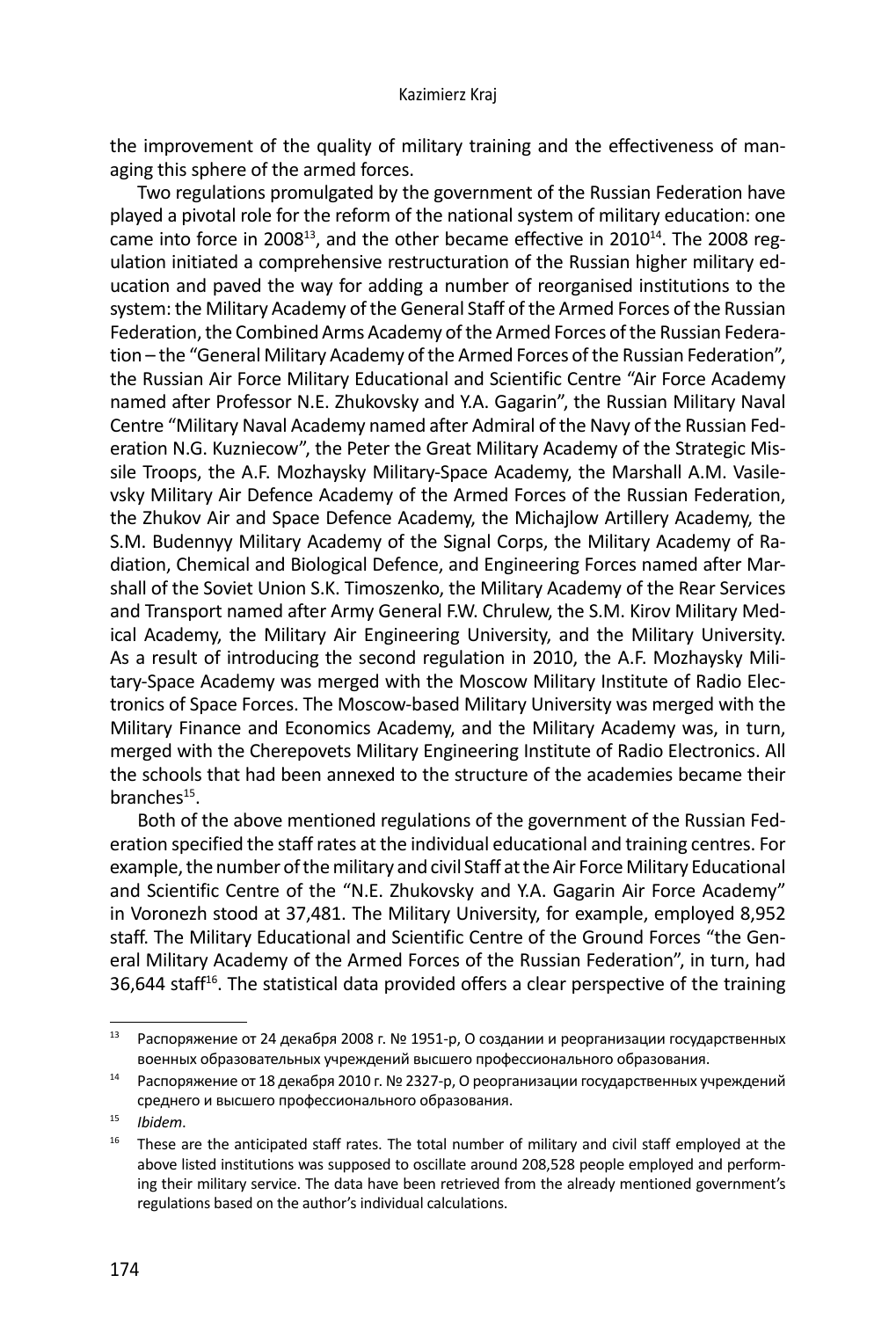and academic capabilities of the above listed organisational units of Russia's system of military education.

The overall downgrading of military schooling – so highly esteemed both at the time of the Russian Empire, and throughout the existence of the Soviet Union – was discernible not only in the material sphere, but also in terms of the soldiers' morale, the general level of education, the prestige of military service, and the authority of the officer. After the breakup of the Soviet union, the various limitations and restrictions imposed upon military education, the extensive damage done to the academic faculty and to the facilities of military colleges led to a collapse of the system. Since then, numerous debates on the issue have been held in scientific journals, initiated by experts in the field $17$ .

In 2015, the Russian Ministry of Defence developed a series of upgrade plans for each military academy to be put into practice by 2020. The goal of these schemes is to ensure that the departmental higher schools – such as academies, universities, and other tertiary institutions – are adapted to the level of the leaders of state-offered education. By 2020, it expected that military academies will have been equipped with state-of-the-art types of armament, they should be given access to advanced military technology and receive specialist academic and training facilities. New campuses are to be built which will offer comfortable conditions for the acquisition of know-how and relaxation for officer cadets, as well as for the teaching staff. Admittedly, military education is not a "simple production line," but rather a "production" process for those who use and apply the "production means." There is a clear need to change the practice whereby budget holes have so far been supplemented with efforts made to restrict the funding allocated to the individual military schools.

In principle, the overriding objectives that have brought about the reform of the system of military education entail:

- 1) enhancing the academies and colleges by setting up military educational and scientific centres that would apply syllabi at various levels, in different profiles and majors;
- 2) merging the military and educational institutions based on the principle of merging the educational institutions of various types of armed forces and troops;
- 3) integrating the military education and military science/know-how by ensuring financial resources allocated to scientific schools, scientific councils in chargé of the academic dissertations, as well as the faculty members;
- 4) taking into consideration the principles of regionalisation when deciding which educational and military institutions should be kept;
- 5) taking maximum advantage of the existing infrastructure and material and technical facilities of military academies, and their further growth;

<sup>17</sup> See, e.g. А.Ф. Чубуков, 'Современное военное образование России: характерные черты, тенденции и закономерности развития', Вестник Башкирского университета 2009, vol. 14, no. 4, pp. 1557–1561. The author of this paper worked at the Military Institute of Raising Qualifications of Specialists of Mobilisation Bodies of the Armed Forces of the Russian Federation in Saratov. А.В. Тимохин, 'Современное военное образование в Российской Федерации: от кадета до маршала', http://federalbook.ru/files/FSO/soderganie/11/O11-2016-Timohin.pdf [accessed: 30.06.2019]. A.W. Timochin is deputy chief of department at the Information and Analysis Centre of the Russian Academy of Sciences. Several discussions on military education have also been held in the journal published by the Ministry of Defence of the Russian Federation – *Вестник военного образования*.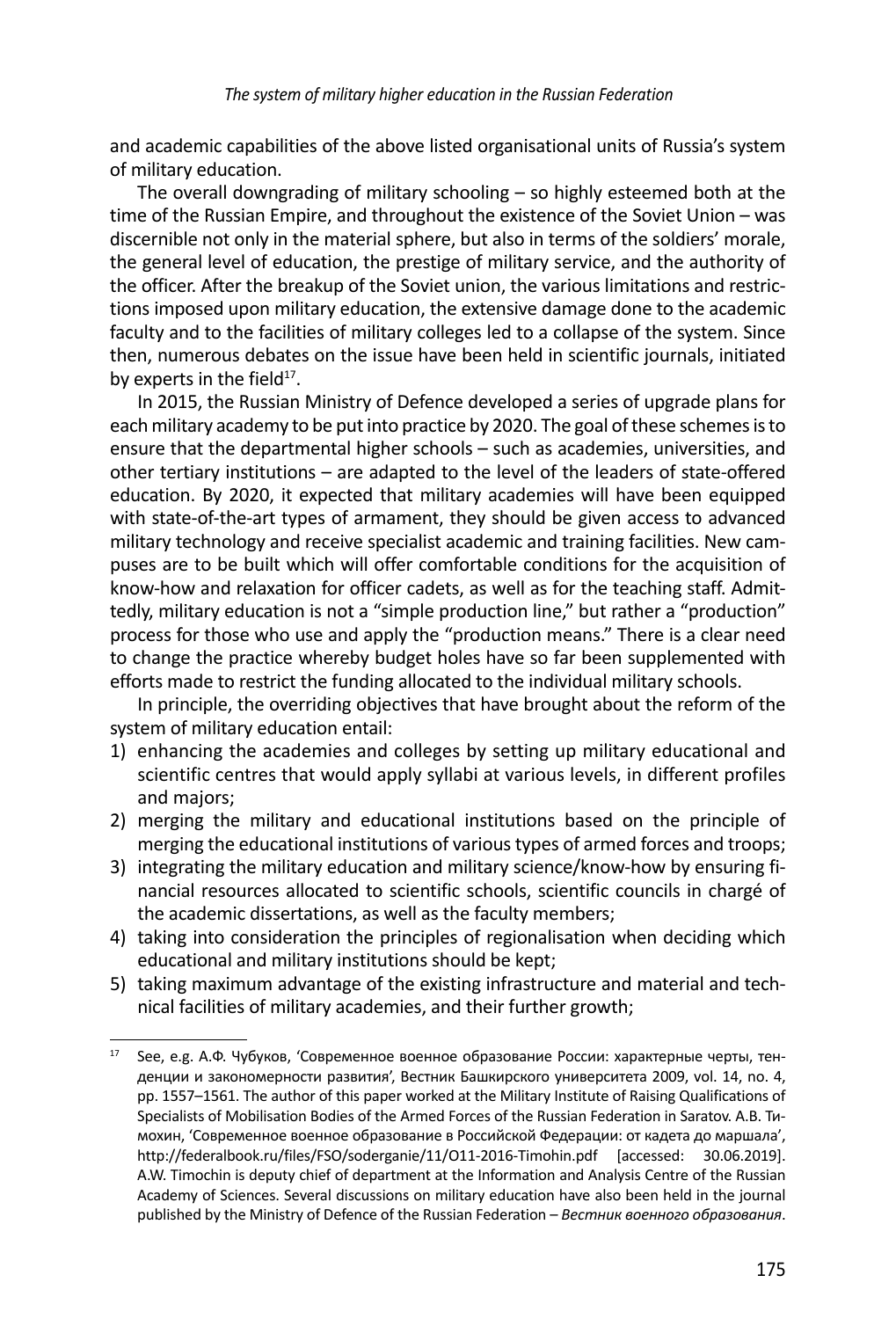- 6) abandoning the implementation of tasks regarded as redundant in military academies, and instead investing the thus saved financial means in the growth of the system of military education;
- 7) unconditional fulfilment of the obligations set out in agreements related to the preparation of foreign officers and specialists for the federal bodies of the executive branch of the Russian Federation $^{18}$ .

The current system of educating and training officers looks different from the three-tier one that was applied in the Soviet Union. Any officer who had reached all the steps of his career ladder as a commanding and staff leader would spend nine years at school. After the reform, during the first stage of his education – which typically lasted five year – an officer is expected to receive a comprehensive higher education, and to be fully prepared for the military specialty. This should allow an officer to hold commanding positions at the tactical level of command and control, as well as to create the basis for further studies, for expanding his know-how, and to provide a system of social security for the military service. The second stage rests on in-service professional training, preparing officers as part of the created system of supplementary vocational education with a properly devised syllabus. Thus, the officer should obtain the qualifications related to the relevant knowledge at the operational and tactical level, as well as on the operational and strategic level. The principle that will be applied envisages raising qualifications at specialist military courses held once a year, or upon being assigned a new position. The new system facilitates education and training conducted on a permanent and continuous basis throughout the whole service. The idea behind this approach is that it ought to account for the performance of one's duties and for the upward movement along the path of a person's military career within any occupational specialty. The basic goal of upgrading the system of military education is the need to prepare a good Chief and/or commander who is able to react appropriately to complex situations, make the right decisions, and shoulder the responsibility for the outcomes of his actions<sup>19</sup>.

Irrespective of the critical reception, the reform also aims to preserve the longterm traditions of the superior level of the military education of Russia, and the former Soviet Union<sup>20</sup>. It also aims to keep the high level of education and training,

<sup>18</sup> А.А. Имерекова, *op. cit.*, pp. 25–27.

 $19$  The limited framework of this paper does not make it possible to present the entire aspect of the newly built system of educating and training officers and petty officers for the Armed Forces of the Russian Federation – all the more so because the system is still *in statu nascendi.* 

<sup>&</sup>lt;sup>20</sup> General Tomasz Drewniak, a 1996 graduate, expressed the following opinion about the education and training provided at the air force academy in Monino, close to Moscow: "[t]he school was very good. It taught the skills and techniques as no other academy did. You had to go through all the tiers of command. There was no leniency. [...] The state was ruined. The salaries would be paid out in groats taken from the wartime stock, but during the classes you could see the gleam and a fully professional approach. The classes used to start in the morning and go on until 7 pm, with a two-hour lunch break, as there was so much material to cover. The classes were also held on Saturdays, but they took less. Sundays, in turn, were dedicated to drinking, or even binge drinking. That was common practice. [...] Later, I did a degree in the US and Canada, and there was little or nothing that the Russians could be ashamed of. They were able to build a large sense of awareness amongst the students. Their teaching was comprehensive. Obviously, from the technological point of view, this was no longer at the cutting edge of global technology. Their computers were a bit older than those ap-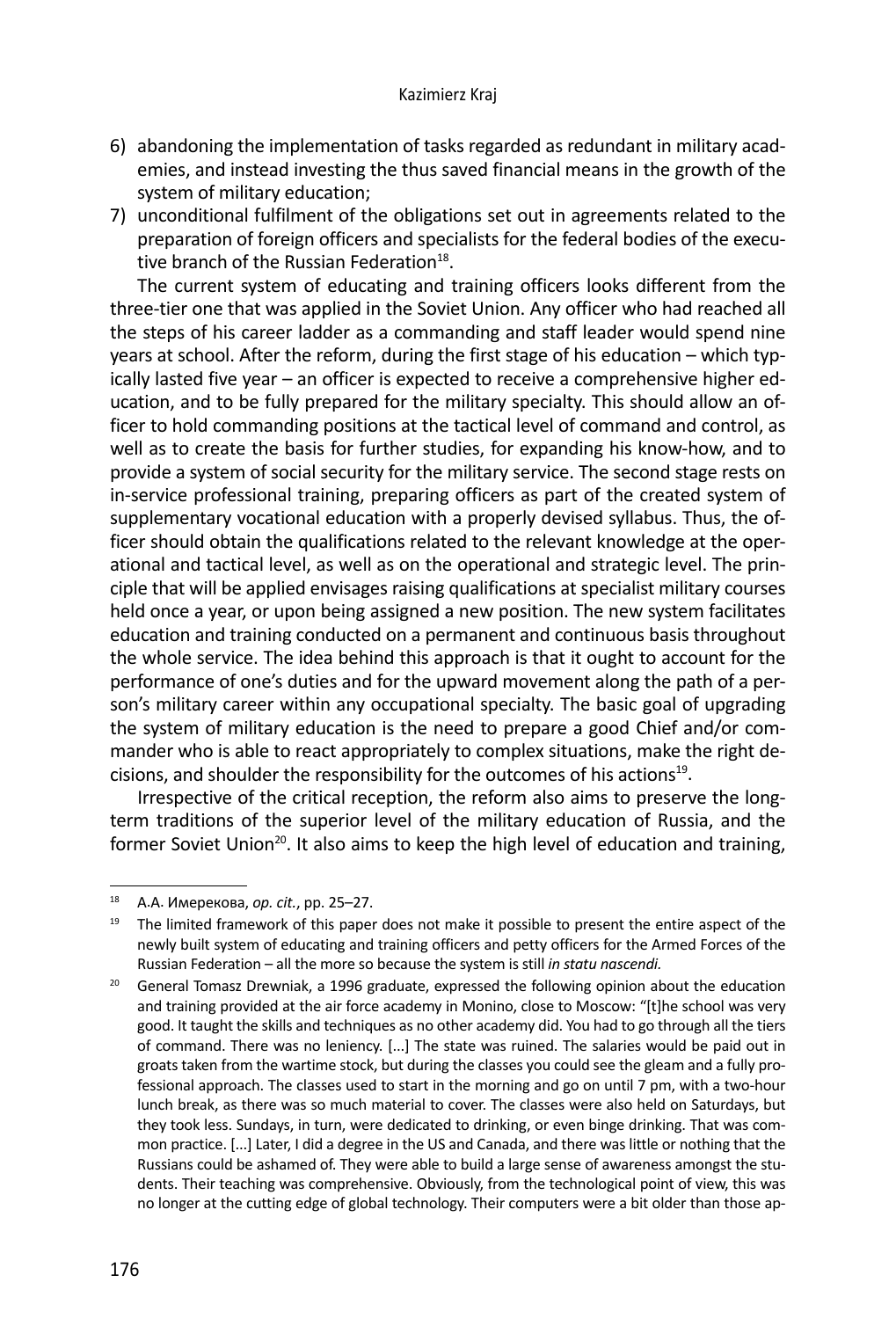and lead to the creation of a continuing education, including self-education. Beyond these objectives, it is set to facilitate the follow-up of officers' career once they have been discharged and started civilian life. To a certain extent, the education provided at military schools and academies needs to be compatible with the education offered by civil schools<sup>21</sup>. The basic conclusions that can be drawn from another paper point to the outstanding level of education and training, but also to the education of the Russian special forces and airborne forces at the so-called "forge", i.e. the General V.F. Margelov Ryazan Guards Higher Airborne Command School<sup>22</sup>.

"On the whole, one can say that the education and training provided at a military academy boosts and stabilises one's self-confidence more than any experience gained at a civil school in an arts and humanities programme. [...] The comparison of the type of findings that have been outlined above with the studies of officers of the local special units could point to the possible further paths of their improvement – both from the perspective of the personality and the professional sphere $"^{23}$ . This explains the unquestionable significance of at least a mediocre knowledge of the system of military education of Poland's neighbouring countries, especially that of the Russian Federation.

## Military schools and academies in the Russian Federation

This part of the paper looks at the key features of a selection of, what the author believes, are noteworthy military schools and academies. A complete picture of Russia's military educational institutions would require at least a few hundred pages of meticulous analysis. The information and data provided below will allow the reader to get a general perspective of the underlying potential of the teaching and research offered.

#### Military Academy of the General Staff of the Armed Forces of the Russian Federation

The origins of the academy go back to the academy established in St. Petersburg by virtue of a decision made by Nikolay I in  $1832^{24}$ . At present, the Academy provides

plied in the West, but the exams were taken on the basis of a computer war game"; see: J. Ćwieluch, *Generałowie, Niewygodna prawda o polskiej armii*, Kraków 2017, p. 182.

<sup>&</sup>lt;sup>21</sup> For further reference on the quality of teaching and education at the officer schools of the Armed Forces of the Russian Federation, see: K. Kraj, 'Oficerowie specnazu. Rozwój osobisty i etapy profesjonalizacji' (part one), *Broń i Amunicja* 2017, no. 12, pp. 26–29; idem, 'Oficerowie specnazu. Rozwój osobisty i etapy profesjonalizacji' (part two), *Broń i Amunicja* 2018, no. 1, pp. 54–58; Е.В. Апасовa, *Офицеры спецназа. Личностный рост и этапы профессионализации*, Москва 2017; Н.В. Зубрицкая, 'Выпускники об образовательном процессе в Военно-морском институте', *Вестник военного образования* 2016, no. 1(1), pp. 72–78.

<sup>&</sup>lt;sup>22</sup> K. Kraj, 'Riazań – kuźnia kadr rosyjskich wojsk specjalnych', *Broń i Amunicja* 2018, no. 2, pp. 50–53.<br><sup>23</sup> K. Kraj, 'Oficerowie specnazu...' (part two), *op. cit.*, p. 58.

<sup>&</sup>lt;sup>24</sup> For more information about the history of the Academy, go to www.vagsh.mil.ru. The General Staff Academy neighbours on another important school, i.e. the Russian Presidential Academy of National Economy and Public Administration. The address of the General Staff Academy is Prospekti Vernadskogo 100, and the Presidential Academy is based at no. 82. Both academies have a common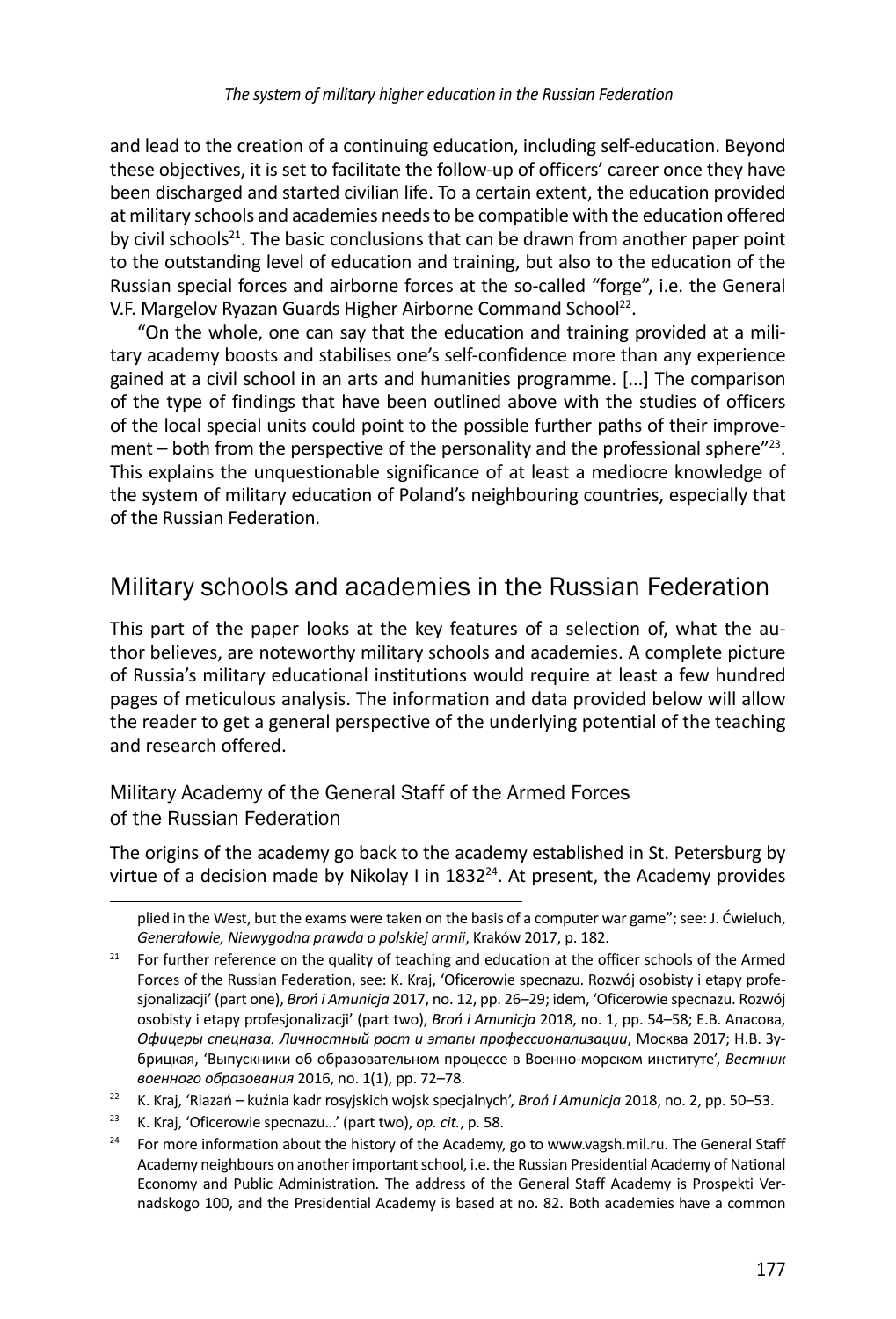education at three faculties, also known as departments. The first department is the Department of National Security and State Defence. It takes two years to get a master's degree. The second department, called the Special Department, offers education to military men from abroad who wish to major in state military security. The department also runs the so-called higher academic courses, which last between three and five months, depending on the major. The third department is the Department of Training and Raising Qualifications, and it is in charge of further training and obtaining new qualifications of officers in six specialties related to the handling of military and state-related issues. The programme takes between one month and four months. There are also training programmes aimed at the requalification of soldiers who are transferred to reserve status, as well as civil clerks of the federal authorities. Officers can also receive pedagogical training. Research at the Academy is conducted by the Scientific and Research Institute (history), the Scientific and Practical Centre, and the Research and Scientific Centre.

The teaching and research staff get their preparation at post-doctoral programmes and doctoral programmes, which last three years, and at extra-mural programmes. The Academy has four scientific councils that offer the possibility to prepare post-doctoral dissertations and doctoral dissertations in eight academic majors and five branches of science. These are: military sciences, philosophical sciences, political sciences, economic sciences, and historical studies.

The research conducted at the institutes of the General Staff Academy is chiefly focused on analyses that are fundamental in their nature, as well as those that are centred around a problem area and/or applied sciences, and it relates to general global issues, and the history of Russian war studies. The Scientific and Practical Centre focuses on the sphere of the development of theories and the implementation of military professional orienteering and qualified recruitment and selection of conscripts and military men. The Scientific and Research Centre of the academy organises, plans and coordinates the research work, the preparation of the academic staff at the academy and conducts research of the current issues in military sciences, as well as the relevant practice.

#### General of the Army A.V. Khrulev Military Logistics Academy

The origins of the Academy can be traced back to the year 1900, which saw the establishment of military and scientific department by the name of Commissariat Course, which provided education and training to officers and clerks employed at the commissariat section. Today, the academy is chiefly interested in issues in logistics in the army – what was once referred to as the rear service, or the quartermaster

denominator in the person of General Alexander Vladimirov, a graduate of both and one of the prominent theoreticians of the Russian military thought, deputy minister of education, author of the classic work *Rudiments of the General Theory of War* (2nd edition: *Основы общей теории войны: монография*, Москва 2018). The general earned his doctoral degree in political sciences at the Presidential Academy at the Department of National Security, specializing in strategy, military aspects of state security, and military political sciences. The title of his doctoral dissertation was *Conceptual Foundations of Russia's National Strategy. Military and Political Aspects.* The General's dissertation is in the author's archive.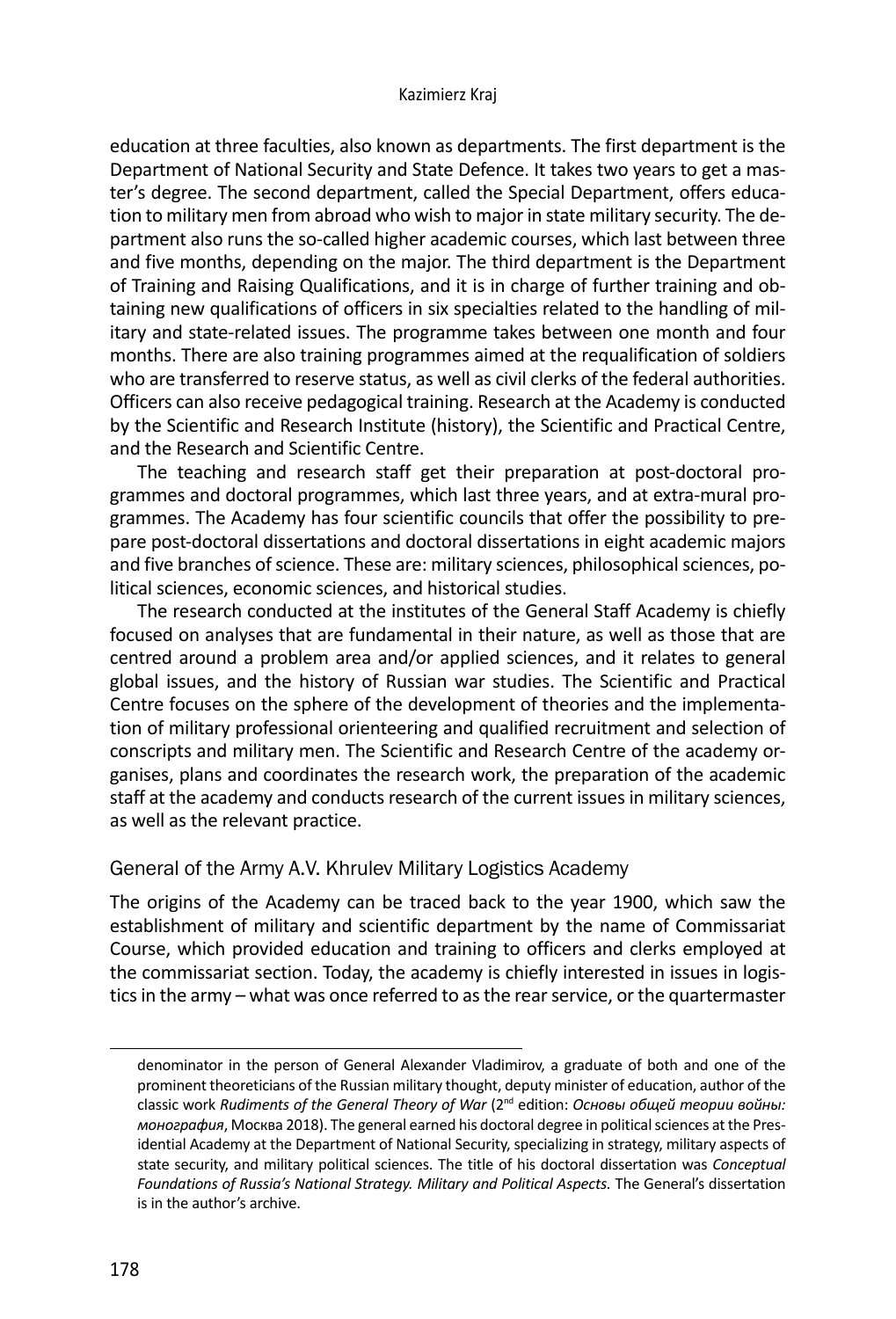service. From 1906 on, the programme lasted up to three years. Five year later, the courses were transformed into the Academy of Commissariat. Throughout its history, the Academy has changed its name several times. The last change occurred in 2012, when it took its current name<sup>25</sup>. At present, the academy is based in St. Petersburg and has three branches: in Omsk, Volsk, and Penza. They oversee the work of two institutes: the Institute of Railway Forces and Military Communication, and the Engineering and Technical Institute. The academy offers education for the needs of the Armed Forces of the Russian Federation for all types of armed forces and troops. Its graduates serve at the Federal Security Service, the Federal National Guard Troops Service, the units subjected to the Ministry of the Interior and Border Guards of the Federal Security Service, and many other departments of the executive branch of the Russian Federation. The education lasts five years; middle-tier specialists are trained for two years and ten months. It specialises in the organisation of carriages and transport management, construction, use, reconstruction and technical protection of military bridges crossing, transport and technological means, systems of train traffic, the use of traffic routes, protection of the rear in such areas as food, materials, and enforcing the fleet power, enforcing missile and air forces. The graduates receive the degrees of manager, engineer, and technician.

#### Military University in Moscow

The university continues that traditions of such schools as the V.I. Lenin Military and Political Academy, the Armed Forces Humanities Academy, the Military Order of the Red Banner – Institute of the Ministry of Defence, the Lviv Military and Political School, the Moscow Military Conservatory, the Military Financial Academy, and the Yaroslavl Higher Military and Finance Institute. Currently, the university is a multi-faceted institution that provides two-tier education and training to highranking officers with a military and specialist degree and a general military degree in thirteen areas: arts and humanities, command, modern languages, finances and economics, law, and military conductorship. The university offers an array of over 2,000 subjects taught at fifty departments and eight faculties. It collaborates with the Institute of Bandmasters, as well as the linguistic and sociological centres of the Ministry of Defence of the Russian Federation. It employs 133 researchers with a post-doctoral degree and 549 academics who hold a PhD. As many as 140 staff are full professors, and there are 281 associate professors. There are 11 academic councils that are authorised to confer doctoral and post-doctoral degrees in twenty academic disciplines. As many as 22 foreign languages are taught. Since 2011, the university has been functioning as part of the Bologna Process (Bachelor's programme – бакалавриат, Master's programme). The university prepares the staff for the Ministry of Defence, for all the federal bodies of the state authorities, and for the armies of twenty-three countries $26$ .

<sup>&</sup>lt;sup>25</sup> Prior to the change of its name, it was referred to as the Academy of Rear Services and Transportation. For more references, go to: www.vamto.net.<br><sup>26</sup> For more information, go to: www.vumo.mil.ru.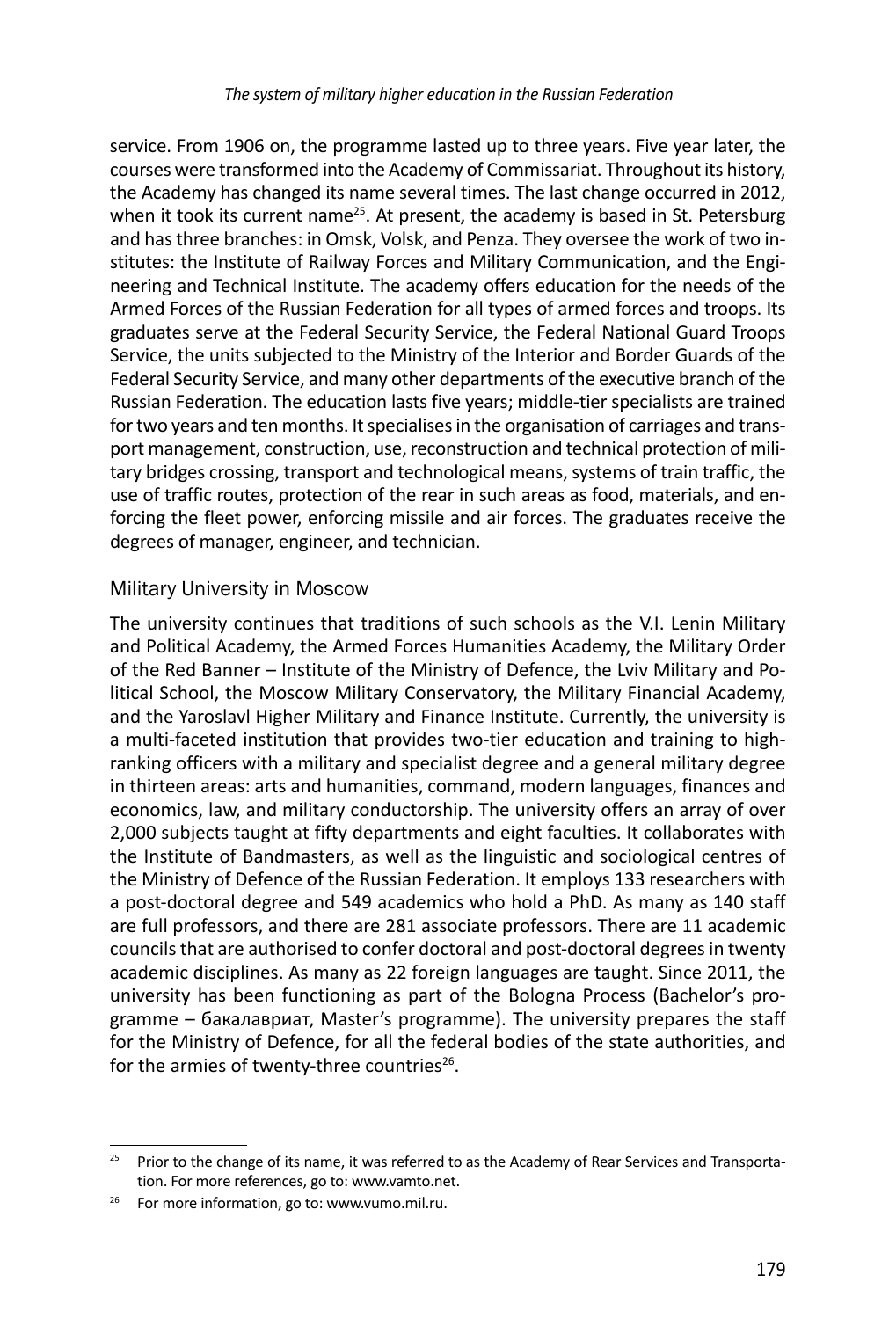Military Educational and Scientific Centre of the Ground Forces - "General Military Academy of the Armed Forces of the Russian Federation"

The Academy – Centre of the Ground Forces – also has its roots in the General Staff Academy of the Tsar Empire, founded in 1832. The General Staff Academy, established in 1918, was transformed into the RKKA Military Academy, and from 1925 to 1998 it was named after Michail Frunze and was known as the M.V. Frunze Military Academy. The year 1998 saw the establishment of the General Military Academy, based on the M.V. Frunze Academy, the Malinovsky Armoured Forces Academy, and the Higher Officer Courses going by the name of "Gunshot" named after Marshall of the Soviet Union B.M. Shaposhnikov. In 2006, the V.V. Kuybychev Military Engineering Academy, back then an institute, was merged with these institutions. Since 2008, the Academy has been operating under its current name. The Centre includes the General Military Academy and eleven branches and institutes that function as specialist organisational units<sup>27</sup>. The Academy  $-$  Centre offers twenty-one Master's programmes (military command) in three majors: command (management) of military units and unions, command (management) of combat protection of troops (forces), and command (management) of technical protection of troops (forces). It also offers professional training programmes, and programmes targeted at foreign soldiers. It has a three-year doctoral and post-doctoral programme in military sciences, technical sciences, and history. Academic degrees are conferred by eight academic councils. Research is conducted in the area of fundamental and applied sciences with particular emphasis on solving issues in defence readiness, state security, and the professional education of soldiers. Numerous studies are conducted on the schemes and plans geared towards the development of the ground forces, as well as operational technique and tactics, mobilisation and combat readiness, the perfection of weaponry and military technique, military education, or the preparation of specialist literature and manuals. The education is provided at five-year programmes and two-year Master's programmes, for students who already have a military degree and the job title of specialist. The academic faculty is made up of 64 academics with a post-doctoral degree, 454 scholars who hold a PhD; 104 lecturers are full professors, and 329 are associate professors.

Tyumen Military and Engineering Command High School (MECHS) named after Marshal A.I. Proshlyakov<sup>28</sup>

The school has a complicated history that goes back to 1957, when it was formed on the basis of the Tyumen School of Infantry. It has gone through several successful major attempts at reorganisation, including a fairly recent one, related to the

<sup>&</sup>lt;sup>27</sup> For more information, go to: www.ova.mil.ru. The Academy has three branches: in Blagoveshchensk, Kazan, and Novosibirsk, and the Moscow Higher Command School (a military institute). Before the Second World War, officers of the military intelligence were educated and trained at the M.V. Frunze

Academy.<br><sup>28</sup> A.I. Proshlyakov was marshal of the engineering forces. This rank was used in the Soviet Army from 1943 until 1991. It corresponded to the rank of army general of the Soviet Army. There was also a higher rank – chief marshal of the type of forces, e.g. armoured forces, or artillery, etc.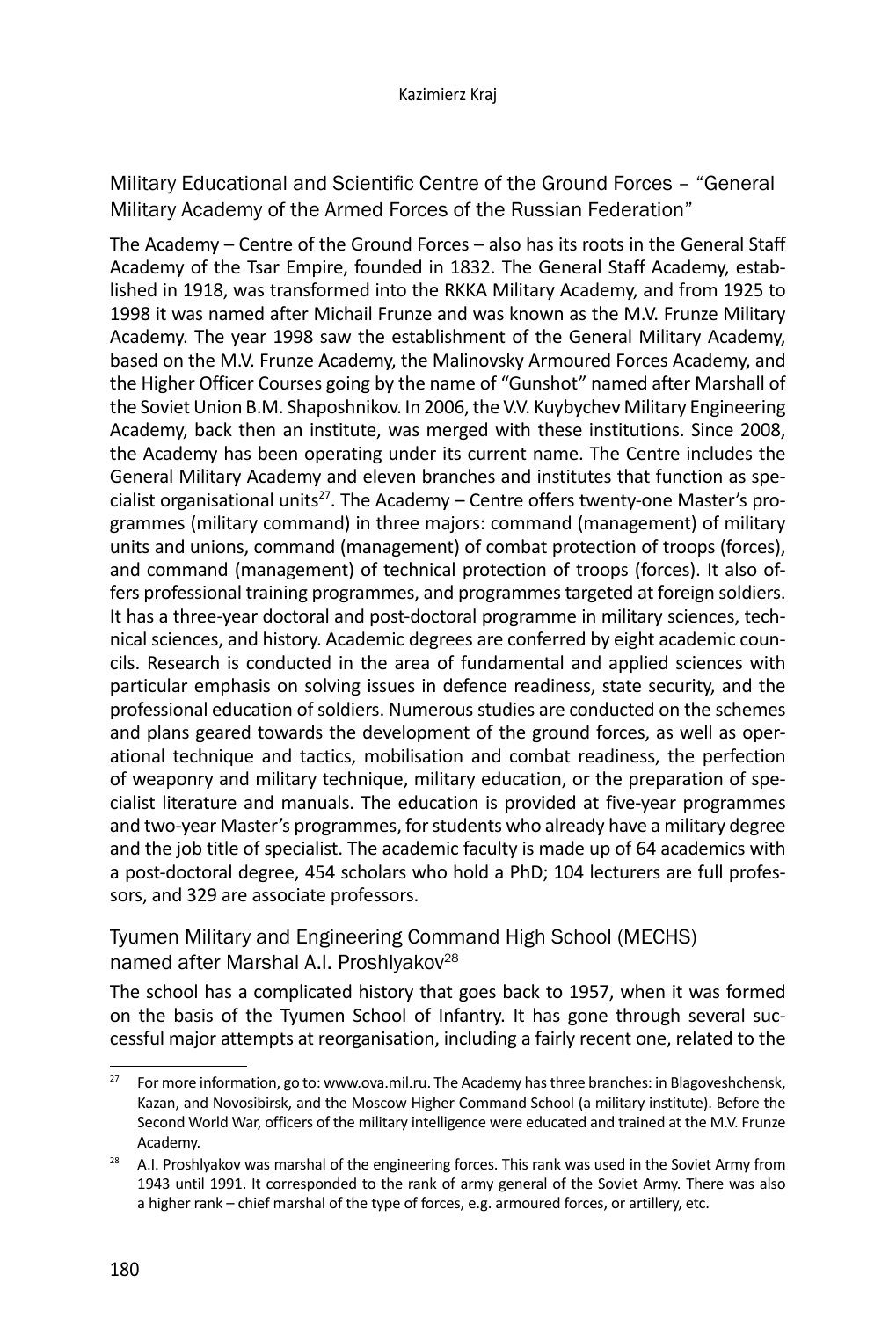upgrading of the general system of education. Currently, the school is supervised by the commanding officer of the engineering forces of the Armed Forces of the Russian Federation<sup>29</sup>.

The school provides education and training in four majors. Three of the programmes offered last five years, and they include the use and functioning of engineering subunits and the operation of engineering equipment means (special use transport means); the use of subunits and the operation of electro-technical engineering means (thermal and electrical protection of special technical systems and facilities), and the use of subunits of remotely controlled application/dislocation of mines and the operation of radio-electronic means of engineering equipment (special radio-technical means). The fourth major, which lasts five and a half years, includes the use of engineering and battlement subunits, the construction and use of fortification systems and camouflage (building unique structures and facilities). The school also provides education to foreigners. The entire academic activity is concentrated on equipment and military technology, complexes and systems that have a military function and are used by all kinds of forces, its operation, maintenance, and repair.

## **Conclusions**

The history, development and modern reforms of the Russian system of military education have only been subjected to merely a cursory examination in this paper, despite the fact that this is indeed an educational system that prides itself on its grand traditions and accomplishments. Following the reform, the country's military education retreats from the three-tier system inherited from the Soviet Union, where it was vigorously applied and tested. In light of the implementation of the Bologna Process, the Russian system of military education is beginning to resemble more and more the system of civil education. What is more, in its majors and programmes of study, the military education is expected to go back to the major and specialties set out for civil schools. The syllabi are to facilitate the use of professional qualifications in civil life, which applies not only to the technical majors, but also to social sciences, and the arts and humanities. Military academies offer an education that aims to help the person to reconvert and get a job for the military men who are leaving the army. There is a general requirement for continuous training and improvement, also as part of self-training, and not just upon being referred to another academy. The academic degrees obtained at the military schools should correspond to those conferred by civil institutions. The implementation of the system of academic degrees is a gradual process. Admittedly, the potential of the Russian system of military education is enormous and bodes well for the future. The high qualifications of the staff prove the vast potential of the process of upgrading and innovating the army. The year 2020 should witness the completion of the five-year scheme of modernising the material and technical facilities of military academies. The first graduates of these new military institutions have already completed their education, following the new syllabi and based on the new system.

<sup>&</sup>lt;sup>29</sup> For further information on the complex history of the school, go to: www.tvviku.mil.ru.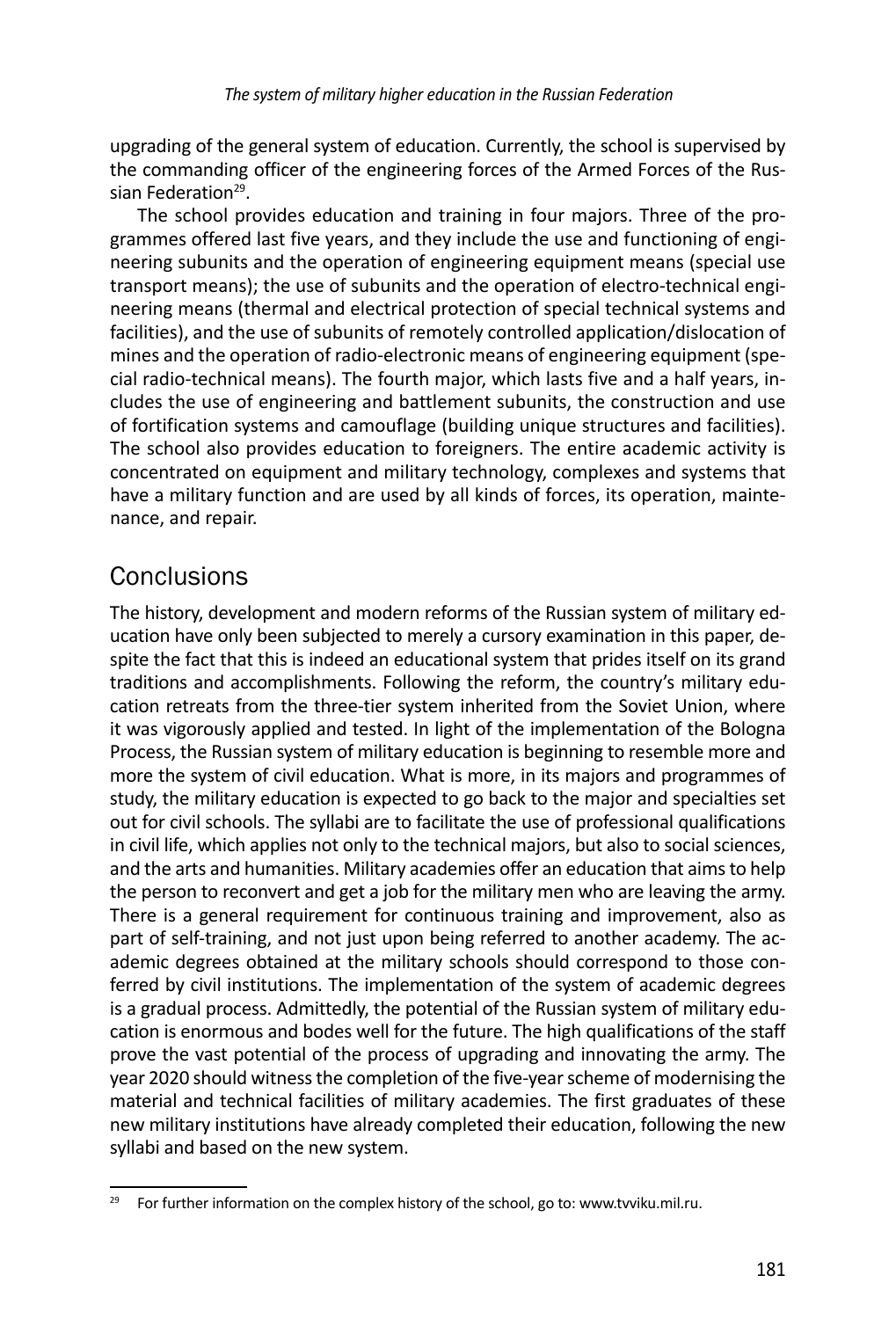#### Kazimierz Kraj

Indeed, it is necessary to examine the outcomes of the reform of Russia's military education more deeply, as they will clearly have a major impact on the power, morale, competences, and capabilities of the Russian Armed Forces, and – therefore – they will translate into Russia's political influence on a global scale<sup>30</sup>.

## References

Ćwieluch J., *Generałowie. Niewygodna prawda o polskiej armii*, Kraków 2017.

- Kraj K., 'Oficerowie specnazu. Rozwój osobisty i etapy profesjonalizacji' (part one), *Broń i Amunicja* 2017, no. 12.
- Kraj K., 'Oficerowie specnazu. Rozwój osobisty i etapy profesjonalizacji' (part two), *Broń i Amunicja* 2018, no. 1.
- Kraj K., 'Riazań kuźnia kadr rosyjskich wojsk specjalnych', *Broń i Amunicja* 2018, no. 2.
- Kraj K., 'Szarża lekkiej brygady', Part Two: 'Rzecz o Polsce i Federacji Rosyjskiej', *e-Terroryzm. pl* 2014, no. 4.
- Kraj K., 'Wojny asymetryczne czy miatieżewojna Jewgienija Messnera zagrożeniem dla bezpieczeństwa XXI wieku', *Bezpieczeństwo. Teoria i Praktyka* 2012, no. 3.
- *Leksykon wiedzy wojskowej*, ed. A. Kowalska, Warszawa 1979.
- Olszaniecka N., *Gra o armię. Analiza sporów wokół reformy armii rosyjskiej w latach 2007– 2012*, Toruń 2018.
- Апасовa Е.В., *Офицеры спецназа. Личностный рост и этапы профессионализации*, Москва 2017.
- Геращенко А.С., 'Военное образование в России в конце ХХ начале ХХI веков', *Приоритетные направления развития науки и образования* 2016, no. 2 (9), https://interactive-plus.ru/ru/article/112994/discussion\_platform [accessed: 30.06.2019].
- Зубрицкая Н.В., 'Выпускники об образовательном процессе в Военно-морском институте', *Вестник военного образования* 2016, no. 1 (1).
- Имерекова А.А., *Модернизация военного образования в России: задачи и первые итоги*, Екатеринбург 2016.
- Распоряжение от 18 декабря 2010 г. № 2327-р, О реорганизации государственных учреждений среднего и высшего профессионального образования.
- Распоряжение от 24 декабря 2008 г. № 1951-р, О создании и реорганизации государственных военных образовательных учреждений высшего профессионального образования.
- Тимохин А.В., *Современное военное образование в Российской Федерации: от кадета до маршала*, http://federalbook.ru/files/FSO/soderganie/11/O11-2016-Timohin.pdf [accessed: 30.06.2019].

<sup>&</sup>lt;sup>30</sup> One of the Polish military academies – e.g. the General Tadeusz Kościuszko Military University of Land Forces in Wrocław, or the War Studies University – could consider appointing a research team made up of military and civil scholars who would take up an in-depth analysis of the Russian system of military education. At the Polish Naval Academy, studies ought to be carried out to look into Russia's naval schools by examining the military potential of its war fleet, and the naval forces of the Border Service of the FSB, which, to my mind, just like the Federal National Guard Troops Service, is a separate type of the army.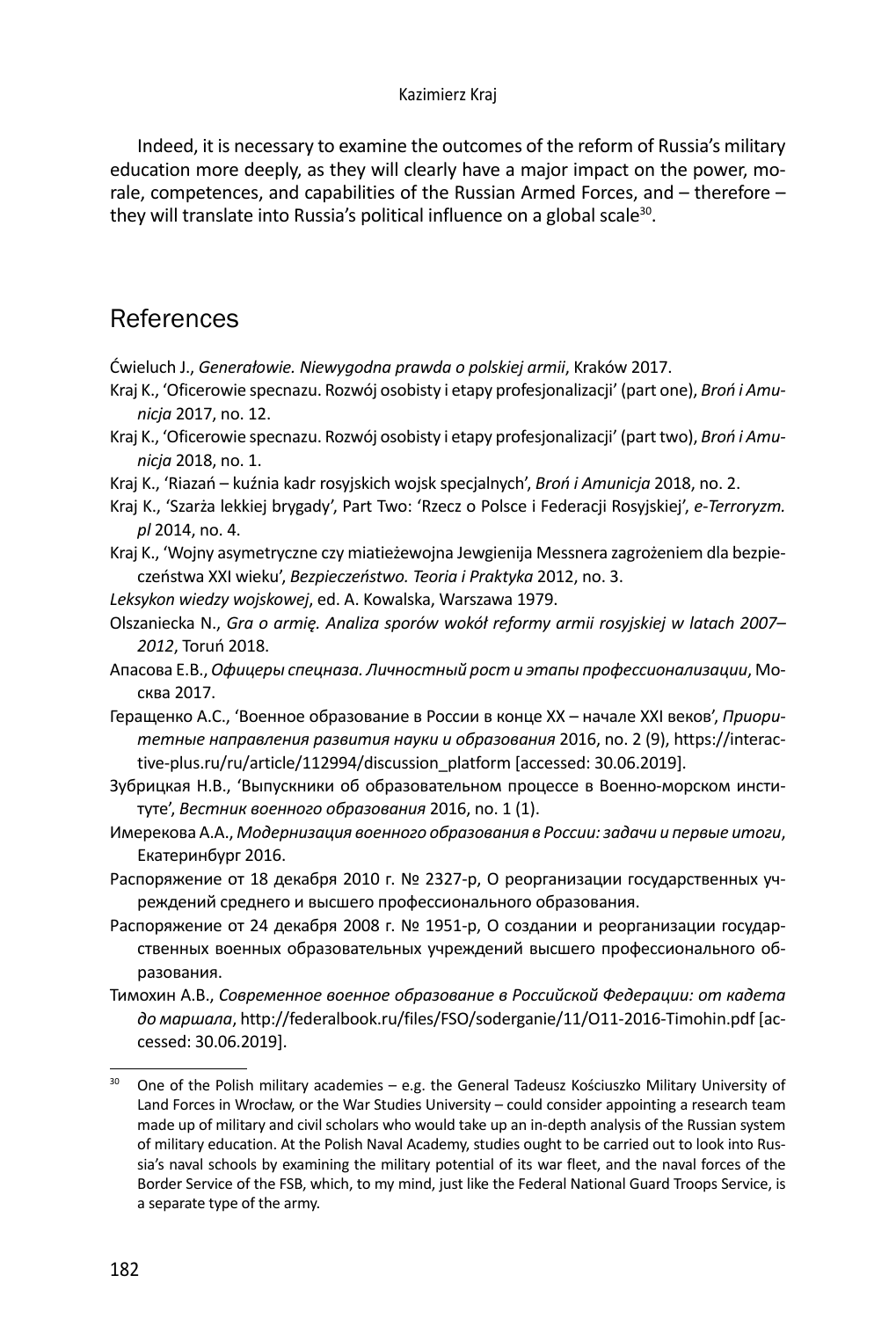Чубуков А.Ф., 'Современное военное образование России: характерные черты, тенденции и закономерности развития', *Вестник Башкирского университета* 2009, vol. 14, no. 4.

### *System wyższego szkolnictwa wojskowego w Federacji Rosyjskiej Streszczenie*

Artykuł ma charakter przeglądowy. Autor w zarysie omawia historię szkolnictwa wojskowego Rosji od czasów cara Piotra I Wielkiego, poprzez reformy w dziewiętnastowiecznej Rosji po zmiany, które nastąpiły w wyniku rewolucji październikowej i po objęciu władzy przez partię bolszewików. Pokazane zostało budowanie nowego systemu szkolnictwa wojskowego, które przetrwało do początku reformy Sił Zbrojnych FR w 2008 r. Zasadniczym celem reformy jest dostosowanie systemu szkolnictwa wojskowego Rosji do zmian, które następują w sposobach, środkach i metodach prowadzenia działań militarnych i niemilitarnych przez siły zbrojne, aby w większym stopniu był kompatybilny z nauczaniem w uczelniach cywilnych. Ma ona umożliwiać odchodzącym do rezerwy kadrom oficerskim sprawne przejście do funkcjonowania w warunkach cywilnych. Autor zaprezentował kilka wybranych uczelni wojskowych Federacji Rosyjskiej. W podsumowaniu zawarte zostały wnioski badawcze oraz autorskie oceny, które podkreślają celowość zajmowania się tą sferą aktywności i rozwoju Sił Zbrojnych Federacji Rosyjskiej.

**Słowa kluczowe:** szkolnictwo wojskowe, akademia, wojskowe centrum szkolno-naukowe, bezpieczeństwo narodowe, bezpieczeństwo państwa

#### *The System of Military Higher Education in the Russian Federation Abstract*

This paper briefly looks at the history of military higher education in Russia from the times of Tsar Peter the Great, through the reforms launched in  $19<sup>th</sup>$ -century Russia, up to the changes that took place in the aftermath of the October Revolution, and once the Bolshevik party came to power. It sheds light on the creation of a new system of military education that had survived until the beginning of the reform of the Armed Forces of the Russian Federation in 2008. The overriding goal of the reform was to adapt Russia's military education to the changes that had taken place in the manners, means and methods of conducting military and non-military operations by the armed forces so as to make it more compatible with the syllabi that civil colleges and academies apply for educational purposes. The reform aims to allow officers who are transferred to a reserve status to move more smoothly into civil life. The paper offers an insight into selected military academies in the Russian Federation. It ends with an overview of the conclusions drawn from the research conducted, as well as the author's individual remarks that highlight the relevance of delving into this sphere of activity and growth of the Armed Forces of the Russian Federation.

**Key words:** military education, academy, college, military school and science centre, national security, state security